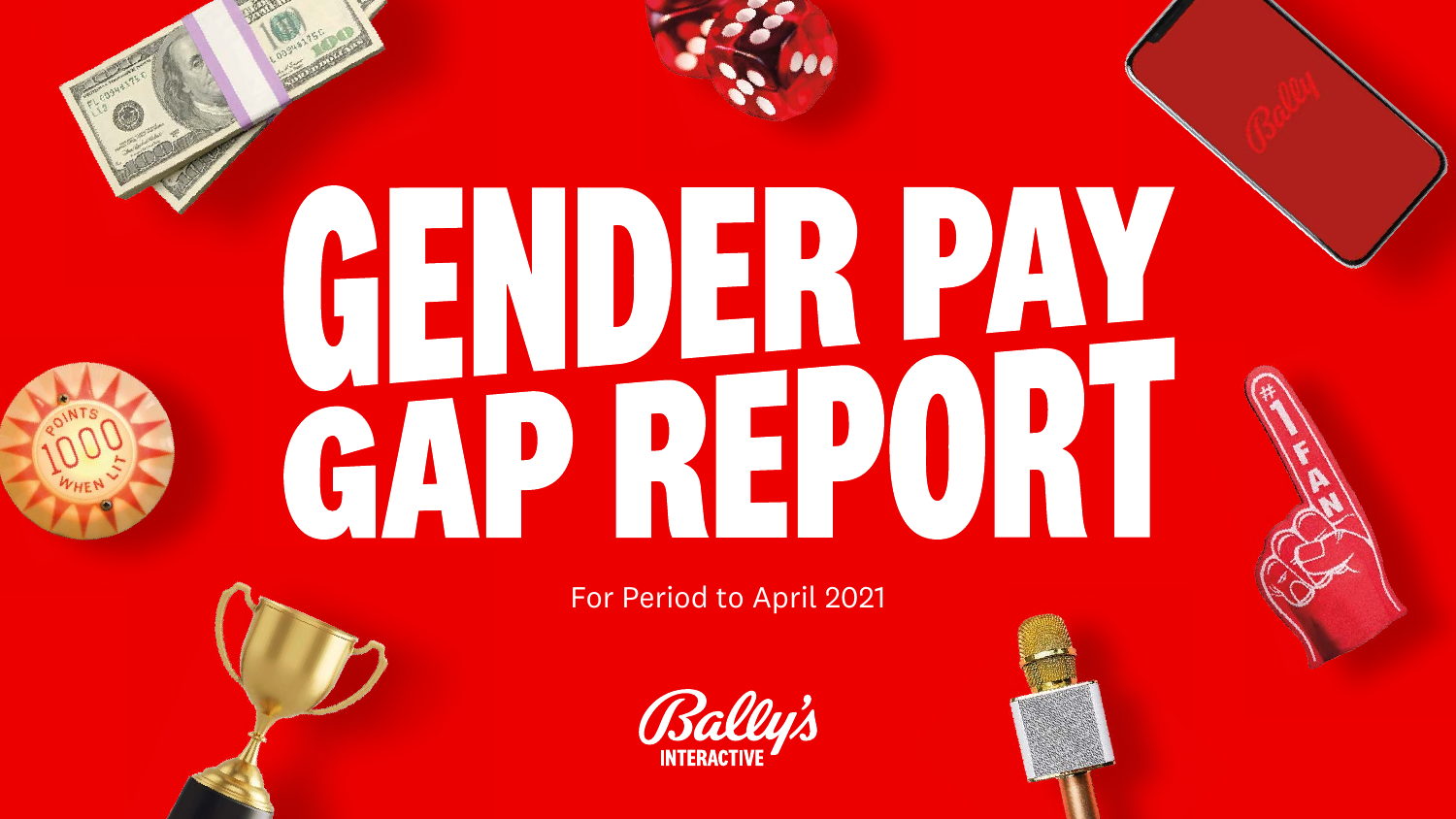# **OUR CULTURE**

### **GENDER PAY GAP REPORT AT APRIL 2021**

**Gamesys Ltd and Mice and Dice are part of Bally's Interactive which is the digital arm of Bally's, one of the world's leading entertainment providers.**

**The company continues to fully support the initiative to make gender pay gaps more transparent.**

### At Gamesys we want to build a company so diverse that

nobody even notices.

Our success is centred on our people – their different brains, different experiences and different origins represent our collective strength.

The only way we distinguish our employees is by whether they can choose, and we can offer, work that they love doing and can excel at. We then give them the tools and opportunities to crack on and be happy.

We challenge ourselves all the time to identify where and how we can improve our diversity and inclusivity.

We strive to create a culture where ideas and challenge can come from anywhere, to provide a platform for frank exchanges and debate about issues, where there are not always simple answers.

Questions like, how do we attract more women into Tech? How do we ensure all our people processes are as bias free as possible? How do we educate all employees to be more inclusive?

At Gamesys, we continue to have a gender pay gap as you will see in the report. This report looks at our UK employees employed by Gamesys Ltd and Mice & Dice Ltd. Well over a third of our employees in our London office are Technical, and like most companies, we need to redouble our efforts to find more women technologists. We're proud of our technical women, we just don't have enough of them today!

This is a major contributory factor to our gender pay gap, along with reduced representation of women in our business at the most senior levels. Of course, we always ensure we pay equally for the same roles.

You'll see in the report where we are applying energy and investment to continually improve inclusivity and gender balance across the company.



**LEE FENTON** CEO



**TINA SOUTHALL** EVP, PEOPLE



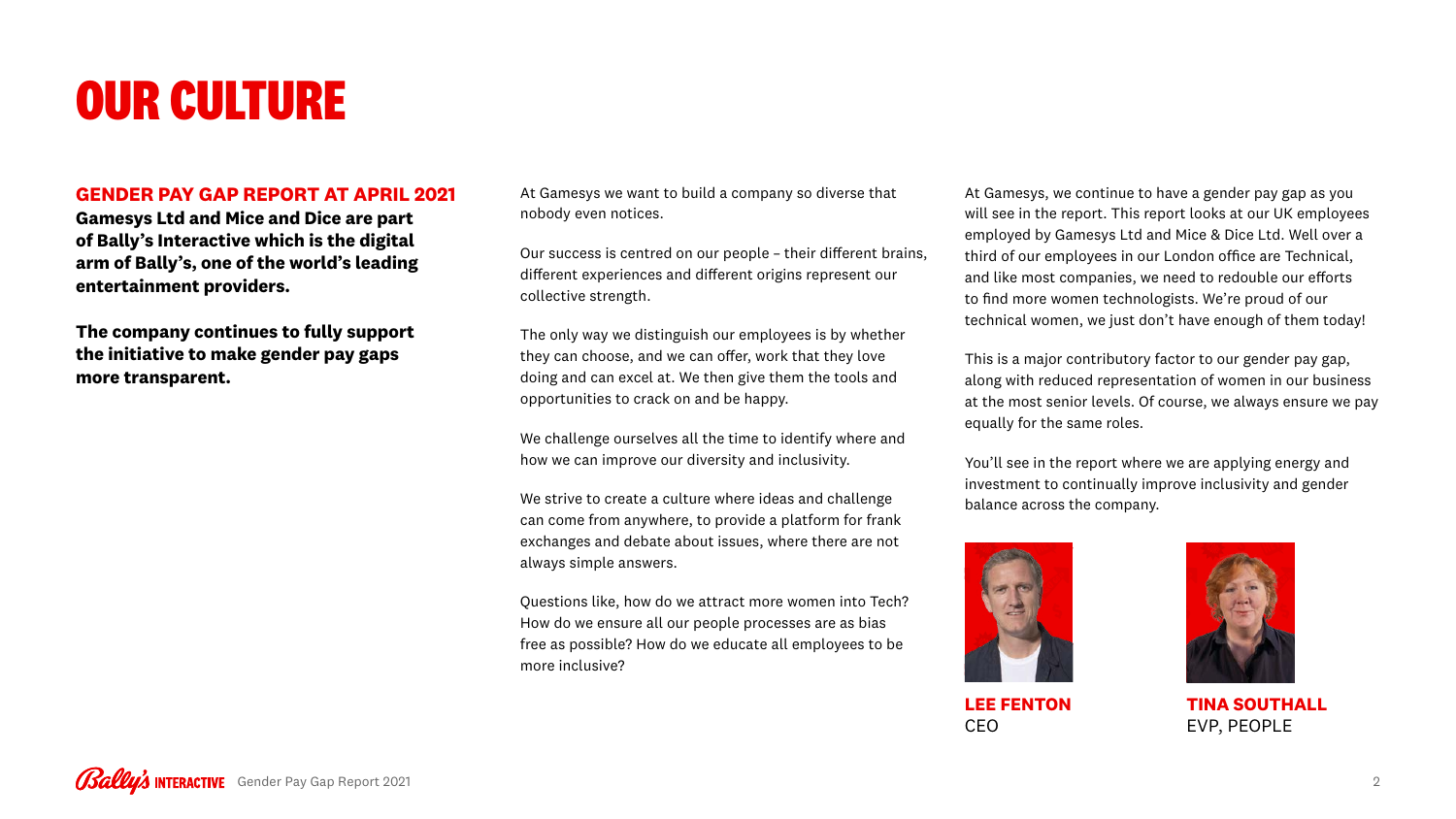# **THE NUMBERS**

**The gender pay gap is the difference between the average pay between all women and men regardless of their role, position and seniority.**

- The mean pay gap is the difference in the average hourly pay for women compared to men.
- The median pay gap represents the difference in hourly pay between the salary mid-point average of women and men.

Equal pay means paying the same for the same role, regardless of gender.

Here you will see data for Gamesys Ltd and Mice and Dice Ltd, two of our UK based companies which need to report annually. Gamesys Ltd employed 439 employees, and Mice and Dice employed 432 as of April 2021.

### **GENDER PAY GAP**

### **EMPLOYEES RECEIVING A BONUS**

Once probation is completed, all employees across Gamesys are eligible for a bonus regardless of role. We run a performance review every 6 months to assess this fairly. Therefore the difference in employees receiving a bonus relates to the varying numbers of women and men in probation at the time of the report.

- Mean Average
- Median Average
- \* 18% shows, as an example that men's mean pay is 18% higher than women's mean pay due to the higher representation of senior men in the employee group.

### **GENDER BONUS PAY GAP**

These figures include any annual bonuses and long term incentives paid in the year ending April 2021.

**Gamesys**



- Mean Average
- Median Average

### **Gamesys**

### **Mice & Dice**

| <b>Mean Average</b>    | 35 |
|------------------------|----|
| <b>Median Average</b>  |    |
| <b>Mice &amp; Dice</b> |    |
| <b>Mean Average</b>    | クロ |
| <b>Median Average</b>  | 5  |



 $\frac{1}{2}$  $\frac{1}{2}$ 

### **Gamesys**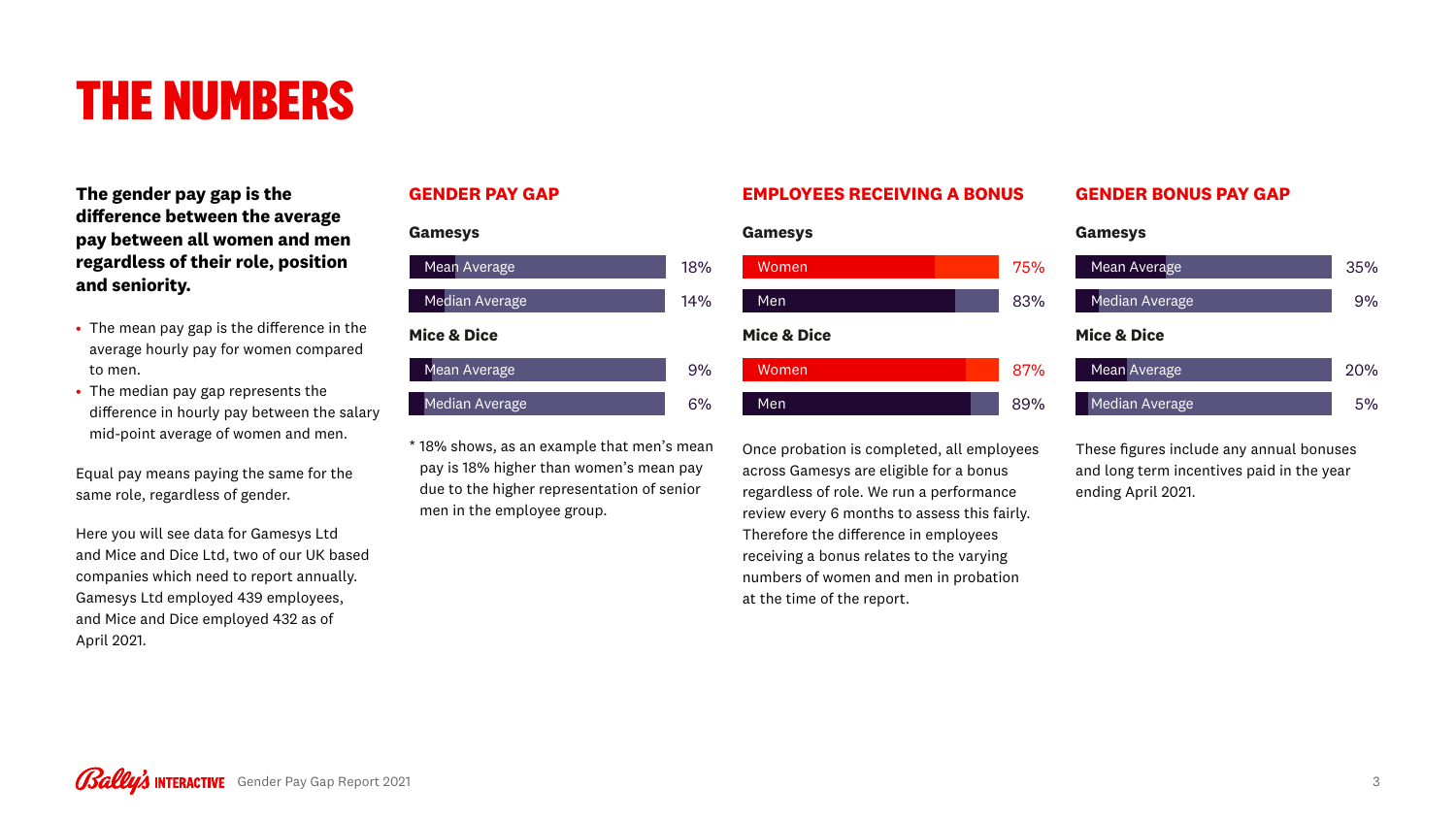

Gally's INTERACTIVE Gender Pay Gap Report 2021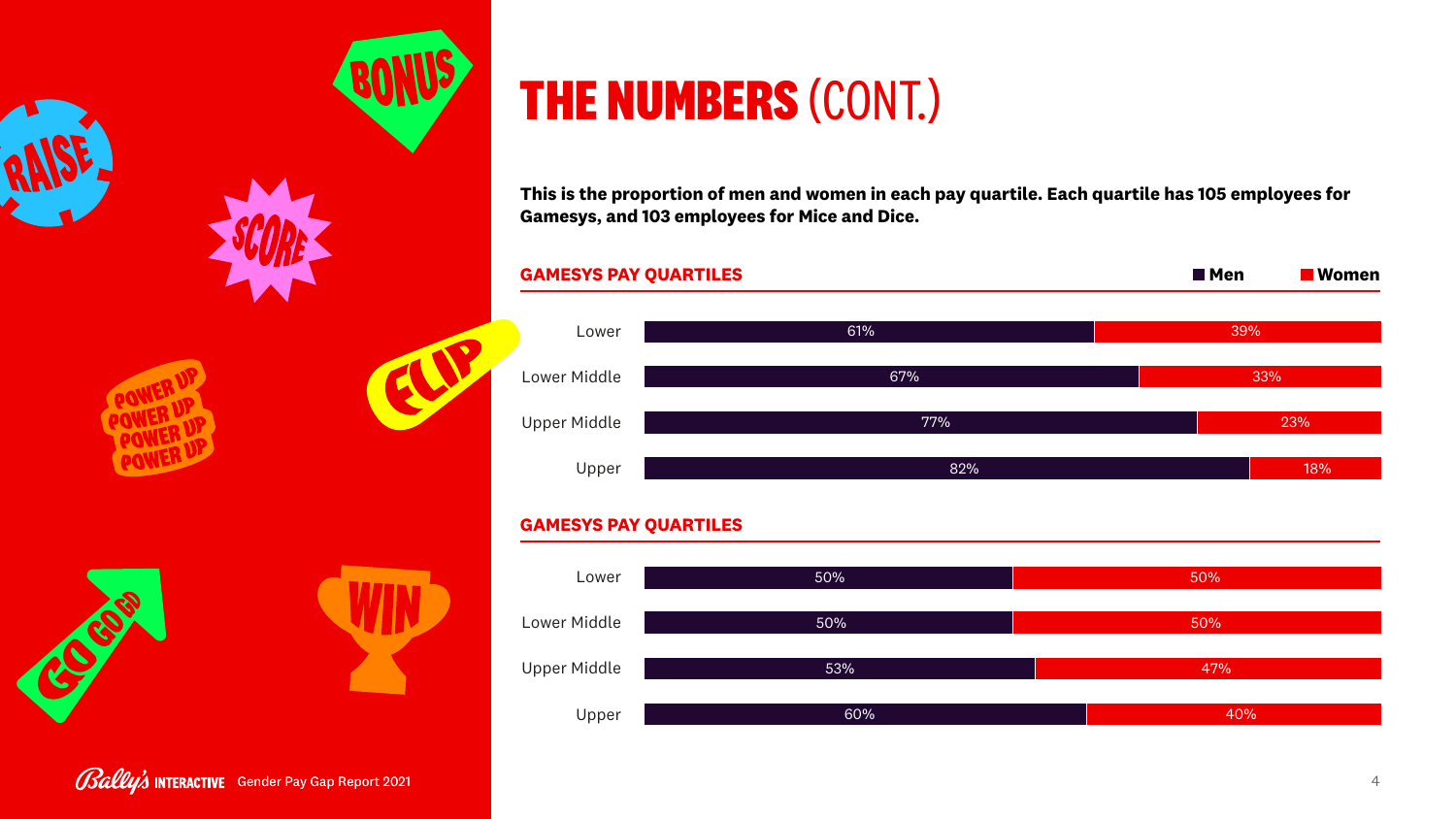We support bespoke training and education events for our talented women.

We also provide unconscious bias and cultural awareness training across the business.

We're establishing talent management processes that will actively support women's development, with tailored coaching and personal development.

# GIOW

GLoW (Global League of Women) is our network with the following mission, to:

- Support women in Gamesys.
- Foster a gender inclusive culture.
- Network and promote Gamesys as a destination for talented women.
- Support the wider social agenda for gender equality.
- We support bespoke training and education events for our talented women.

We offer flexibility to support our working mums and dads by helping them return to the workplace whilst balancing parenting and caring needs.



Whilst Gamesys is like a family – we recognise that a lot of our employees have other ones as well!

We offer enhanced maternity pay, with 26 weeks paid leave including bonuses. Unlike many organisations, we match shared parental leave to our enhanced maternity leave.

The guiding principles are:

- Provide links and information about resources available.
- Champion the way we support parents.
- Working with HR to make policies clear and accessible.
- The steering group and community will help to answer practical questions before, during and after maternity, paternity or adoption leave.
- Provide access to a group of people you can speak to directly who are parents.





# **OUR PROGRAMMES**

# **DEVELOP DEVELOP DEVELOP DEVELOP DEVELOP**

**RETAIN**

We have trained our hiring managers how to run fair and bias free selection, and continually improve other elements of our processes, such as ensuring our job descriptions do not have a gender skew or lead to unconscious bias in any way.

We fly the flag for diversity by actively participating in working groups, panels and conferences.

We benchmark our salaries each year in our London office in conjunction with Radford AON and we use our HRIS reporting capabilities when reviewing salaries to ensure we continue to offer fair and equal pay for all employees.

# **DEVELOP DEVELOP ATTRACT**



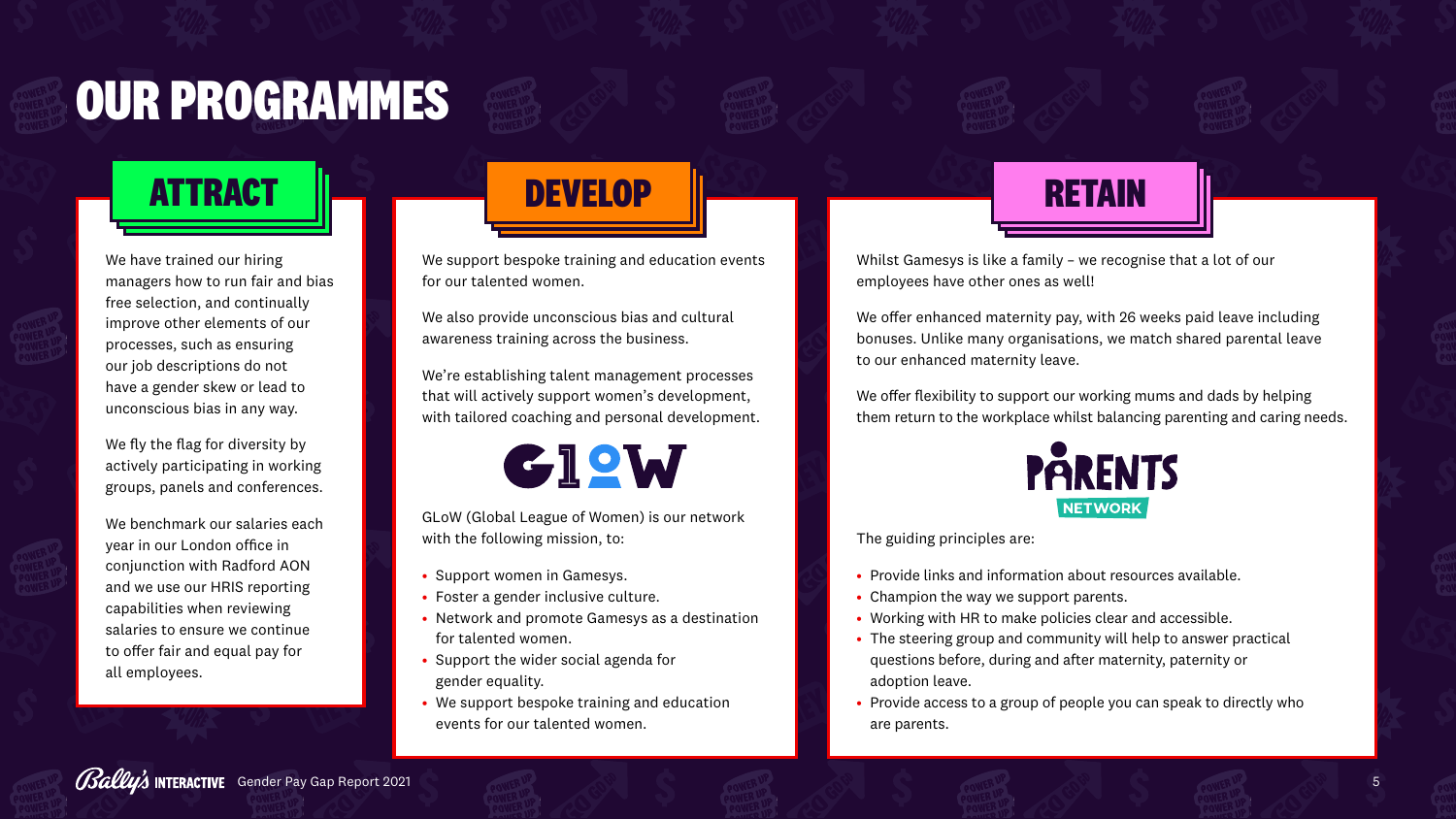# **GAMESYS AND INCLUSION SURVEY**

**In April 2021 we launched our first dedicated Inclusion survey, to measure where we are on our journey and to give employees a confidential platform to share their personal thoughts and experiences. It came over loud and clear that employees value working with people from diverse backgrounds as evidenced by 99% of the respondents!** 

> **The socialising/ social and team building events in my team take team diversity into**   $\begin{array}{|c|c|} \hline \textbf{94.96} & \textbf{The social sing/ social and team} \hline \textbf{64.70} & \textbf{arccount and are accessible to all} \end{array}$

One of the other key highlights from the results stated that 99% of Gamesys employees agreed that Gamesys accepts everyone's individual differences.

We will use the invaluable insight from these results to drive our action plans to engage, educate and listen to women, as we continue to develop and foster an inclusive and diverse workplace.

Here is a stack ranked high level view of the top results.





### **INCLUSION SURVEY QUESTIONS STACK RANKING**

**99% I truly value working with people from a range of diverse backgrounds**

 $\begin{bmatrix} 0 & 0 \end{bmatrix}$  **Gamesys is continuously seeking to make processes and policies more inclusive** 

**96%** I believe the interview practices for recruitment into my team are fair

**In my team, differences between colleagues are seen as positive and team members do not 95% tolerate the exclusion of others**

**Gamesys is committed to and demonstrates a zero tolerance approach towards 94% discriminatory behaviour**



 **I can be my authentic self with my line manager without a need to hide or adapt 94% my identity**

**95% I believe Gamesys has become a more inclusive company over the last couple of years**